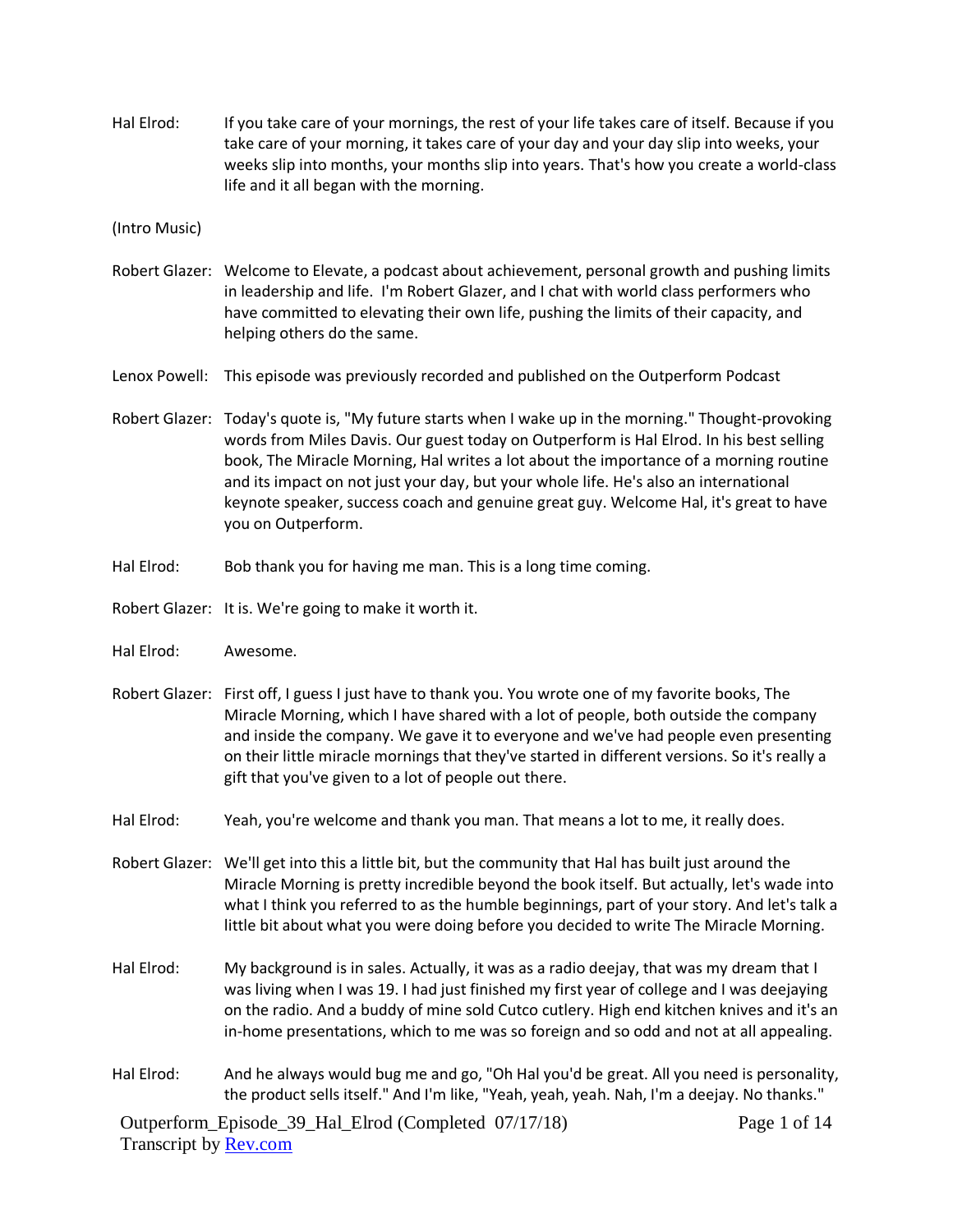And one day I just happened to be with him when he went into his office and I met the manager. And the manager, just something about him, I fell in love with this guy. A really cool guy, really authentic and not at all what I expected. And I was like, "You know what, I'll give it a shot."

- Hal Elrod: 10 days later, I had sold \$15,000 of Cutco kitchen knives and set the new company record. Totally unexpected and that was kind of my start into beyond ... Like basically, once I left college or high school doing something different. And really also my first time doing anything really at a high level. I was a really mediocre kid. I didn't get good grades, I wasn't an athlete, I wasn't popular. And this was the first time I tapped into the belief that my mentor, Jesse had. "Wait a minute, he thinks I could do these great things. Maybe he's right and my insecurities are wrong."
- Hal Elrod: I think it's important for all of us. I think that's one of the first things that anyone who's achieved great success, at some point, they saw themselves as better than they had ever been before. And if they had to borrow ... Like for me I had to borrow that belief from my mentor. If it was without him, I wouldn't have been able to tap into it.
- Hal Elrod: Ineeded somebody to tell me that. Well I'm telling you that if you're listening. You've got to see yourself as better than you've ever been before and really create your perception, not based on your past but based on your potential. View into your unlimited potential.
- Hal Elrod: Fast forward, 2008, I had left Cutco, I did hall of fame with the company and decided I wanted to start my own business. I became a coach. And in 2008, when the economy crashed, I crashed with it. I lost over half of my clients, lost over half of my income, lost my home. I couldn't pay my mortgage, the bank took my house back. I went from being in the best shape of my life physically to tripling my body fat percentage in a six month period. Wasn't exercising, wasn't eating right. Was just really a rock bottom. I was really depressed, really down, really scared, nothing was working.
- Hal Elrod: And to keep a long story not as long, I just went on this quest online to google what are the world's most successful people draw every day for their personal development? And that was this quote that I heard from Jim Rohn where he said, "Your level of success will seldom exceed your level of personal development." And when I heard that, it resonated in this way where I went, "Wait a minute, I want level 10 success in every area of my life." And I think that's true for all of us. Everybody wants, on a scale of one to 10, we want level 10 health, level 10 finances, level 10 relationships, level 10 happiness. We want level 10 and for life to be as good as it can be.
- Hal Elrod: But what I realized from that quote from Jim Rohn, is my level of personal development was not at a 10. It was at like maybe a two or like a three on a good day, and that's the disconnect. If everybody listening, put your right hand up at a level 10, like a pie, put your left hand down at a two and then cross them parallel and look how far apart they are. And I believe that's the disconnect for our society. Is we want level 10 success in every area, but very few people are dedicated to becoming a level 10 person through daily personal and professional development.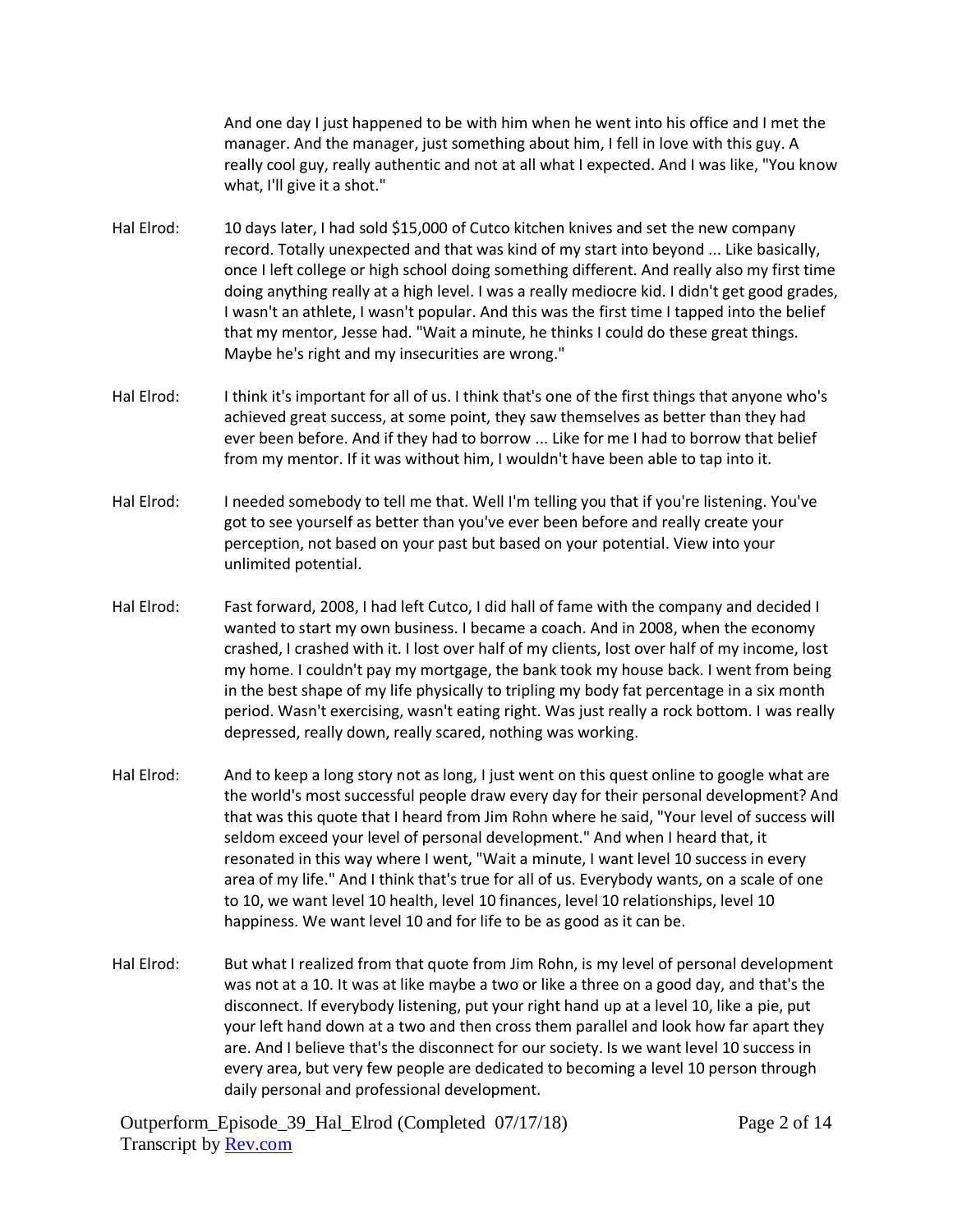- Hal Elrod: The way the story wraps up, I went home and I had this vision. I was like, "I've got to create the most extraordinary personal development ritual known to humanity." And that is where The Miracle Morning was born. It wasn't an idea for a book, it wasn't ... And it wasn't called The Miracle Morning initially. But within two months of doing this ritual, which ... Yeah I know we'll get into this today. And what it is, but within two months of doing my morning ritual ... And I wasn't a morning person. That's an important piece.
- Hal Elrod: When I went into this I was like, "Ah, I can't wake up early." And then I realized that many, many successful people wake up early. And I thought, "Alright, if I want my life to be different, I have to be willing to do something different first." And within two months of doing this morning ritual, I had more than doubled my income. I went from being in the worst shape of my life physically and had never been a runner, to commit to run a 52 mile ultramarathon, as a way to just really stretch myself and my capacity.
- Hal Elrod: And I went from being depressed to the happiest and most confident I had ever been. And this was in a two-month period. And because my life changed so quickly and so dramatically, I told my fiancee at the time, I said, "It feels like a miracle. I'm calling this my ... This like my miracle morning routine." And so I started doing my miracle morning in my schedule every morning at 5:00 AM. And a few months later, I taught it to a few people and every single one of them went from, "Hal, I'm not a morning person but it's pretty convincing. I'll give it a try for like a week."
- Hal Elrod: And everybody came back on the coaching calls and said, "Oh my gosh Hal, I took your tips to heart. I am a morning person when I've never been one in my life and I just had the best week in my career. I started running again, I started eating better, I'm reading." All these amazing results, and that's when the light bulb went off and I went, "Wait a minute, it changed my life and it changed Katie's life and Taylor's life and Jerry's life and all my clients that I taught it too. And none of us were morning people before we started implementing this stuff. This could change anybody's life." And that's when I felt, "I've got to write a book." And the published 12, 12, 12. And now it's one of the bestselling and highest rated books on Amazon.
- Robert Glazer: I'm curios, when you settled on The Morning, did you find some science around that, did you happen into that, were you reading routines of other people? What made you focus on The Morning per se?
- Hal Elrod: My Google searches in the beginning, 'cause I heard that quote from Jim Rohn. I'll say it again, "Your level of success will seldom exceed your level of personal development." So I started googling, best personal development routines, best personal development rituals, phrases like that. And when I went through those searches, I kept seeing articles on morning routines and morning rituals. But because I had a limiting belief, which many people have, that says, "I'm not a morning person. I've tried, it doesn't work for me. I'm a night owl, or whatever." I had that voice in my head, so I just skipped those articles and I just kept reading other articles.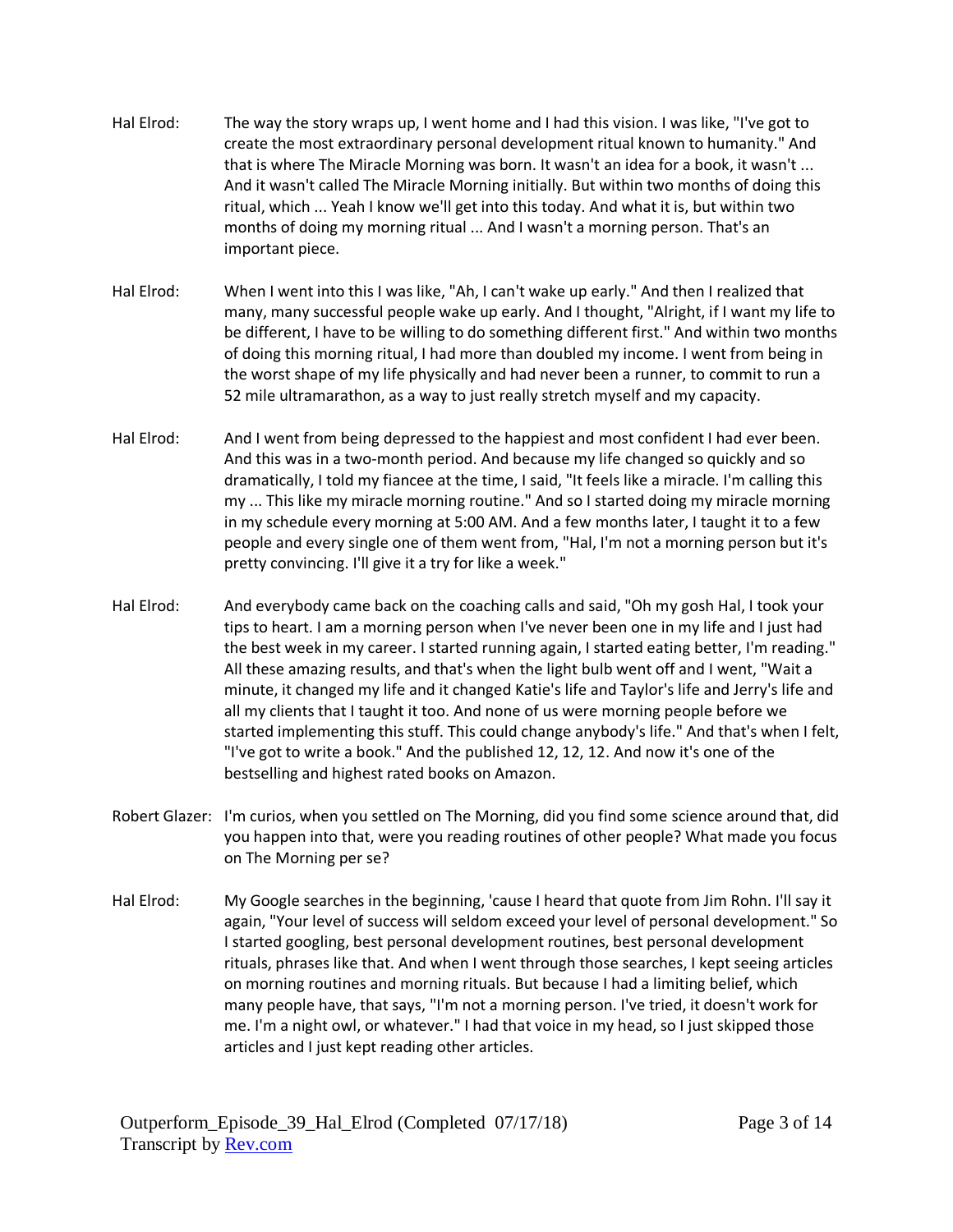- Hal Elrod: And I came across many practices, that none of them were new. I mean, these are timeless: meditation, affirmations, visualization, exercise, reading, journaling. These are all the practices of the most successful people for centuries. But I kept coming across morning rituals and I don't reme ... I wish I can remember the article. But there was an article in one of the Google searches that caught my attention. The headline caught my attention on morning routines. I'm like, "Ah, that's interesting."
- Hal Elrod: And I clicked on it and I read it. And it basically convinced me that a morning ritual is not just all option. It is not just one option that would have the same impact as any other option. It's arguably the most important option. It's the linchpin for the rest of your day. And in simple terms, if you win the morning, you put yourself in a physical, mental, emotional and spiritual state in the morning. If you do that, then you go into your day in a mental, physical, emotional and spiritual state.
- Hal Elrod: In other words, the best version of you is taking on the day. And that's all dictated by the morning. I know for me and many people, it's like my morning before that was hitting the snooze button until the last possible moment, dragging myself out of bed, rushing to get out the house and really doing nothing productive. And on the mornings I woke up early, I just checked Facebook or watched TV or whate ... And so that was it. And there was a lot of science behind the morning rituals.
- Hal Elrod: But basically, once I read that article, I went back in my browser and started reading a bunch of these articles on morning rituals and it was just ... You couldn't argue it. It was like, "No, no, no, how you start your day sets the tone and the context and the direction for the rest of your day, period." And it doesn't even take the science behind it but it's just common sense. You're like, "Yeah, that totally makes sense."
- Hal Elrod: It's like an athlete warming up before a game, think of it that way. An athlete warming up before a game. They get their body ready, they get their mind ready, they're repeating affirmations, they're visualizing. They're putting themselves in a physical, mental, emotional and spiritual state so that when they get on the court or they get on the field, they're the best versions of themselves so that they win the game. And if we want to win at life, the morning is the key to doing that.
- Robert Glazer: Dan Pink talks about it in his new book, WHEN, how important beginnings are so I assume that ... You start the morning well, you start the day well. You start the day well, you start the week well. Start the week well, you start the month well. It's just that that effect carries forward.
- Hal Elrod: Yeah, that's what Robin Sharma ... We just finished filming and we're releasing The Miracle Morning movie. It's a documentary about morning rituals and we interviewed a lot of world-class athletes and authors and all sorts of different ... CEOs. And Robin Sharma who is a multi-time New York Times bestselling author, that's how he put it. He goes, "If you take care of your mornings, the rest of your life takes care of itself. Because if you take care of your morning, it takes care of your day and your days slip into weeks, your weeks slip into months, your months slip into years." And he said, "That's how you create a world-class life, and it all began with the morning."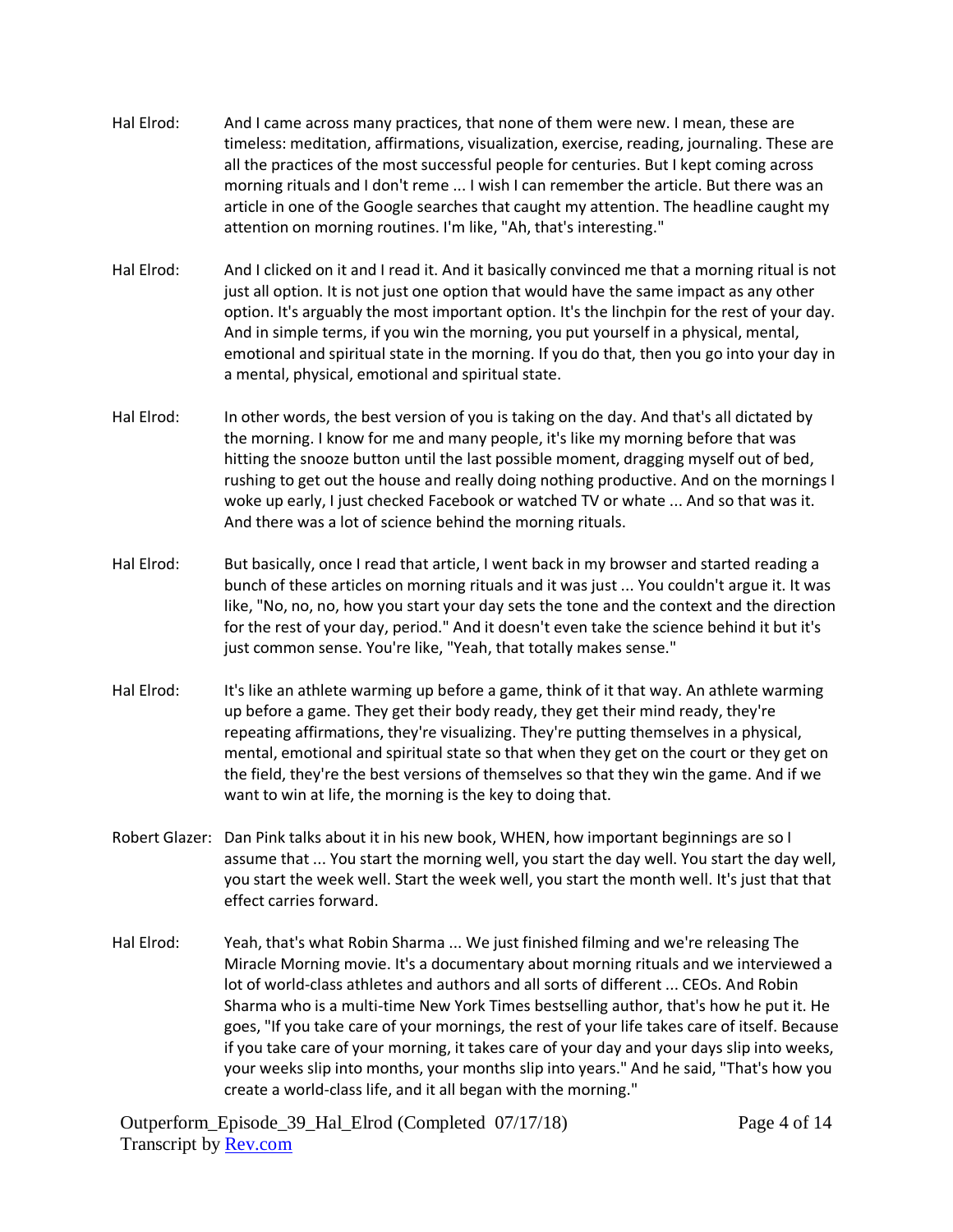- Robert Glazer: And we have more motivation, I think, in the beginning. Motivation tends to wear later on. Well, you ran across the acronym quickly, but would you ... It's hard to get you to slow down with your ... But will you explain that in the S.A.V.E.R.S acronym, which help me to easy remember the six rituals or habits? And give 'em a quick how you arrived at those.
- Hal Elrod: And I owe the acronym to my wife. So what happened was that first morning I was searching best personal development practices, rituals, routines. And I came across six different practices that were showing up over and over and over and over again. Now, my first thought was, "Well none of these are new." And it's like our brain is trained to look ... We want the new iPhone, we want the new app, we want the new ... The new TV series. Like we want new.
- Hal Elrod: And I'm like meditation, yeah, I ever heard of that. It's almost like if we've heard it, we dismiss it which is so silly. If it works, it works. And if it's worked for centuries, then it really works. I almost dismissed it and then I'm like, "Alright, I got to do one of these." And then I go, "Which one of these six should I do? Which is the best one?" And I'm going reading article after article and none of them is the best. It literally is you read about a millionaire or a billionaire that swears by meditation.
- Hal Elrod: In fact, I read an article Fortune 500 CEOs that swear by meditation I'm like, "Oh, that's interesting." Then I come across article Will Smith talking about how affirmations were his key to becoming one of the highest paid actors in Hollywood. He wrote down affirmations that basically cemented his vision for what he wanted and who he needed to be to achieve what he wanted. And he read it over and over and over, programed his subconscious mind until that became his reality.
- Hal Elrod: So I'm reading these things and I'm like, they're all equally effective. And then the epiphany was, what if I did all six of these? What if I woke up tomorrow and since I don't know how to really do most of ... I don't know how to meditate, I don't know how to visualize. What if I just divide it by six by 10 minutes each? So one hour, 10 minutes for each of these. I thought that would be like the ultimate morning ritual. I mean, the six most powerful, proven timeless, personal development practices in the history of humanity.
- Hal Elrod: And so, I woke up the next morning and I did all six and I was terrible at them. But even being terrible at them, I felt incredible. And keep in mind that my life was at rock bottom. I was \$52,000 in personal or credit card debt. My house was being foreclosed on by the bank, I was in terrible physical shape. I was a mess on the outside, but on the inside after that first day of doing the S.A.V.E.R.S, and I'll wrap these up real quick, I felt incredible.
- Hal Elrod: And I thought, "If I start every day like this, even though I was like, "Today was bad. I'm going to get better at this. But imagine every day even this good doing this bad, it's only a matter of time before my life changes." And so, it was later when I was writing the book and I was frustrated trying to organize these six practice. My wife saw me. I came out of my office at home and I was frustrated. She goes, "what's wrong?"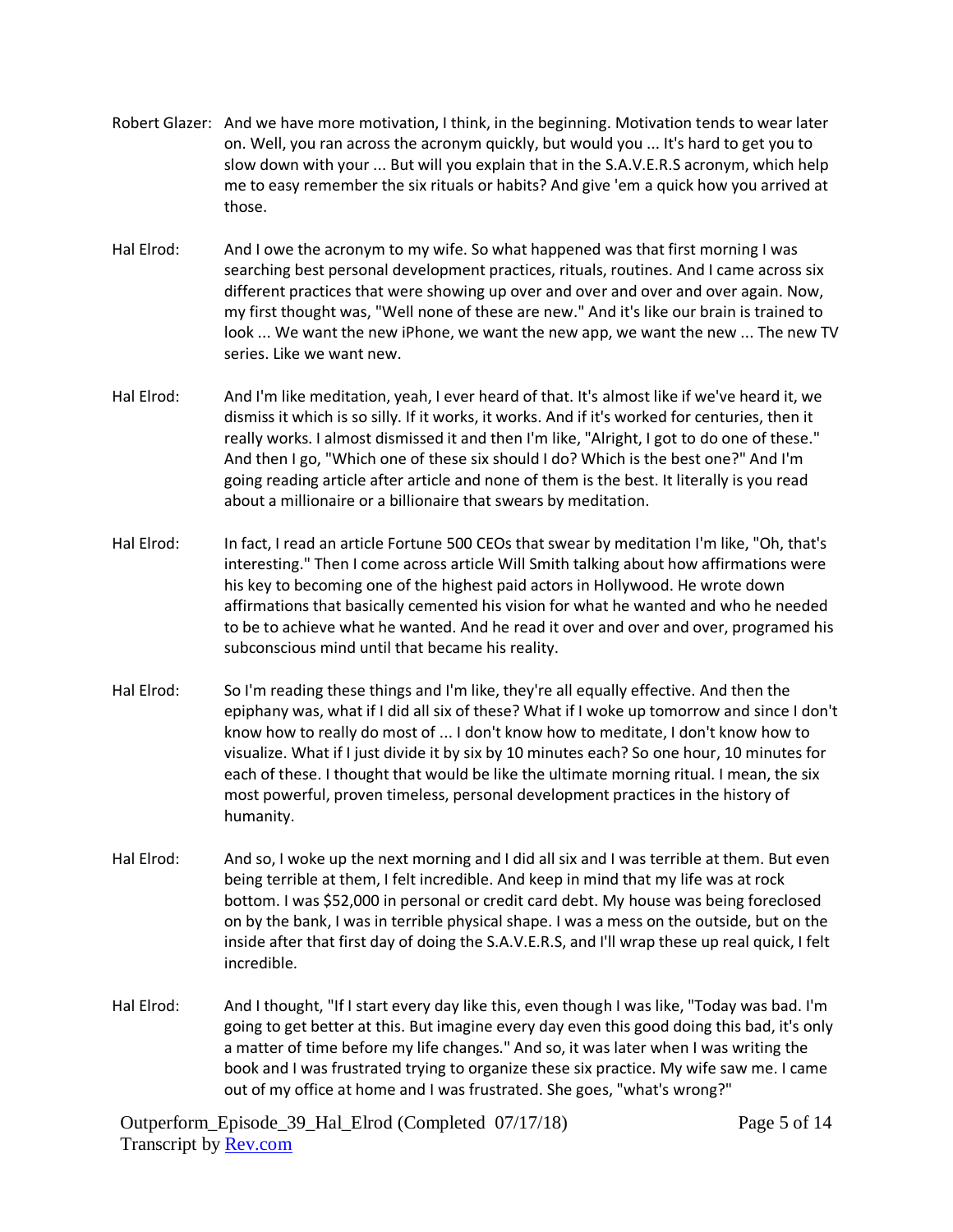| Hal Elrod: | I said, "I've got these six practices but they're not organized in any way. Like Stephen<br>Covey's got The 7 Habits of Highly Effective People and Robert Kiyosaki's got the<br>Cashflow Quadrant. I'm like I got to beat six hodgepodge practices." She goes, "Why<br>don't you get the source out and see if you can find words that match some of the<br>words and create an acronym?" I kissed her on the [inaudible 00:14:51], You are<br>brilliant."                                                                                       |
|------------|---------------------------------------------------------------------------------------------------------------------------------------------------------------------------------------------------------------------------------------------------------------------------------------------------------------------------------------------------------------------------------------------------------------------------------------------------------------------------------------------------------------------------------------------------|
| Hal Elrod: | And so meditation became silence, that's the first S in S.A.V.E.R.S. And the journaling<br>became scribing, which is the last S in S.A.V.E.R.S. And then the A is for affirmations, the<br>V is for visualization, the E is for exercise, the R is for reading. And there you have the<br>S.A.V.E.R.S. So silence, affirmations, visualization, exercise, reading and scribing.                                                                                                                                                                   |
| Hal Elrod: | And I'll say two things on this and then I'll turn it back over to you. Which, number one,<br>the way that I taught these in the book, is very different from the way that I have read<br>about them from 95% of the people that teach them. For example, affirmations are<br>often taught in one of two ineffective ways. Number one, lie to yourself. Meaning, you<br>want to be a millionaire, just put the words, I am, in front of millionaire and tell yourself<br>that over and over until you believe it. I am a millionaire. I am a mill |
| Hal Elrod: | But like we're smart and if we're not a millionaire, if we're not even a thousandaire,<br>every time you try to affirm it you're like, "BS, that's not even true. I'm lying." And then<br>you're like, "Shut up, shut up. You're doing your affirmations. It'll work." So you're<br>fighting with truth. The truth will always prevail.                                                                                                                                                                                                           |
| Hal Elrod: | The way I teach affirmations in the book are not based in a lie or the other way they're<br>taught, which is this passive language like, "I'm a money magnet. Money flows to me<br>effortlessly." No it doesn't, that's not how money works. You have to work for money.<br>You have to create value, add it to the world, the world will pay you for it. That's how<br>money works. It doesn't work because you're a magnet.                                                                                                                     |
| Hal Elrod: | These are the way they've been taught. Well, in the book, I'm like, this doesn't work for<br>me, and I think it's why it hasn't worked for a lot of people in visualization, all these<br>other practices. For me, I taught everything in the way that I think, which is I want it to<br>be practical. I want it to appeal to the left brain and I want it to results-oriented. So just<br>one example, affirmations, don't create fantasies, lies or passive flowery language,<br>create affirmations that a root of four steps.                 |
| Hal Elrod: | Number one, what are you committed to? Not what do you want, we all want things,<br>what are you committed to? So instead of I am a millionaire or even I want to be a<br>millionaire, it's I'm committed to becoming a millionaire.                                                                                                                                                                                                                                                                                                              |
| Hal Elrod: | And then number two is why is that deeply meaningful to you? Support that what, that<br>what you're committed to, with a deeply meaningful why. I'm committed to becoming a<br>millionaire so I can provide financial security and abundance for my family. And then<br>number three is, what will you do? What specific actions will you take to ensure that<br>you generate that result? And then number four is, when will you take those actions?                                                                                             |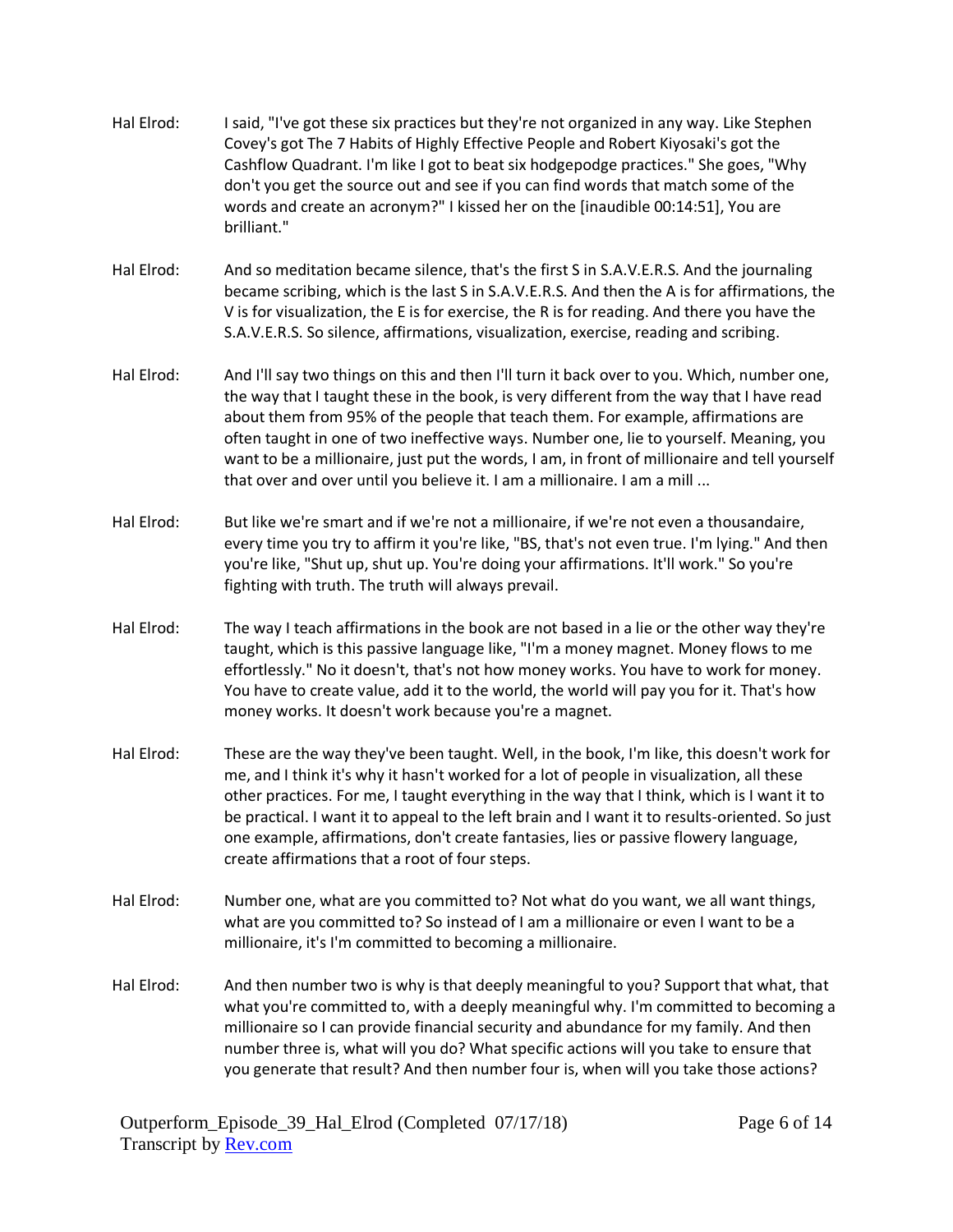- Hal Elrod: So you follow those four steps, you're leveraging the power of affirmations but in a way that it's not a fantasy, it's not passive. They're very active. You're solidifying and affirming what you're committed to, why it's deeply meaningful, what actions you have to take to get there and when you'll take those actions. And doing that, you're programming your subconscious and conscious mind to think and live and believe in alignment with the most important things that you're working towards. So that's just one example of how all of the S.A.V.E.R.S in the book, even though you've heard of all of these, they're not taught in a way you've heard.
- Hal Elrod: And the last thing I'll say on this, and this is quick, but Robert Kiyosaki, author of Rich Dad Poor Dad, he sold 26 million copies of that book, he reached out to me and said The Miracle Morning is one of his favorite books. He had read it three times, which blew my mind. And then he interviewed me and in the interview, I'll paraphrase what he said but he said, "Hal, before The Miracle Morning, every successful person on the planet swore by at least one of the S.A.V.E.R.S."
- Hal Elrod: He said, "You know, they attributed their success to at least one of them." He said, "But I'd never heard of anyone that did all six of these ancient best practices." He said, "That's why I believe The Miracle Morning is changing my life and it changes other people's lives. Anyone that applies it, so quickly and in such profound ways," he said, "That it does feel like a miracle." He said, "Because you're leveraging all six of the most timeless, proven, ancient best practices in the history of humanity." So Kiyosaki, he said it better than I could.
- Robert Glazer: Yeah, and I think what you're proving is, like you said, every new idea is grounded in some piece of old. Sometimes things are too new and different for people to adapt to. But I think a lot of success here, people, maybe knew some of these or tried some of them, but you really gave them a system in which to follow and how to make it work.
- Hal Elrod: Yeah. I've always said that I'm not ... Like when I was in sales and I would always give speeches, like I'm not the most brilliant guy. If I have any area of intelligence or brilliance, is that I'm able to take these things are complex, esoteric. I mean, 'cause my brain doesn't work that way. I don't buy into it if it's flowery and airy-fairy and fluffy. Like my brain takes it I'm like, "Okay, how could I make this practical and apply it in a way where it would be result-oriented?" Yeah that's your point. The Miracle Morning, I guess, that is the essence of it.
- Robert Glazer: Yeah, I have to apply a framework or anything, that is theoretical. I need to say what's the one two three four, and I think that's how you move things from theory to practice. So anyone who went to look for the book right now would find a lot of different versions out there. I think you got The Miracle Morning for Millionaires, Real Estate Agents, Parents, Families and I know worked on the Entrepreneurs one with Cameron Herold. What's different, what's the same from the original book?
- Hal Elrod: That was the biggest challenge with thinking of doing a series, I go, "How do I make each book in the series different enough to where if somebody's read the original, they're going to feel like this is mostly new valuable content, but still cover the original Miracle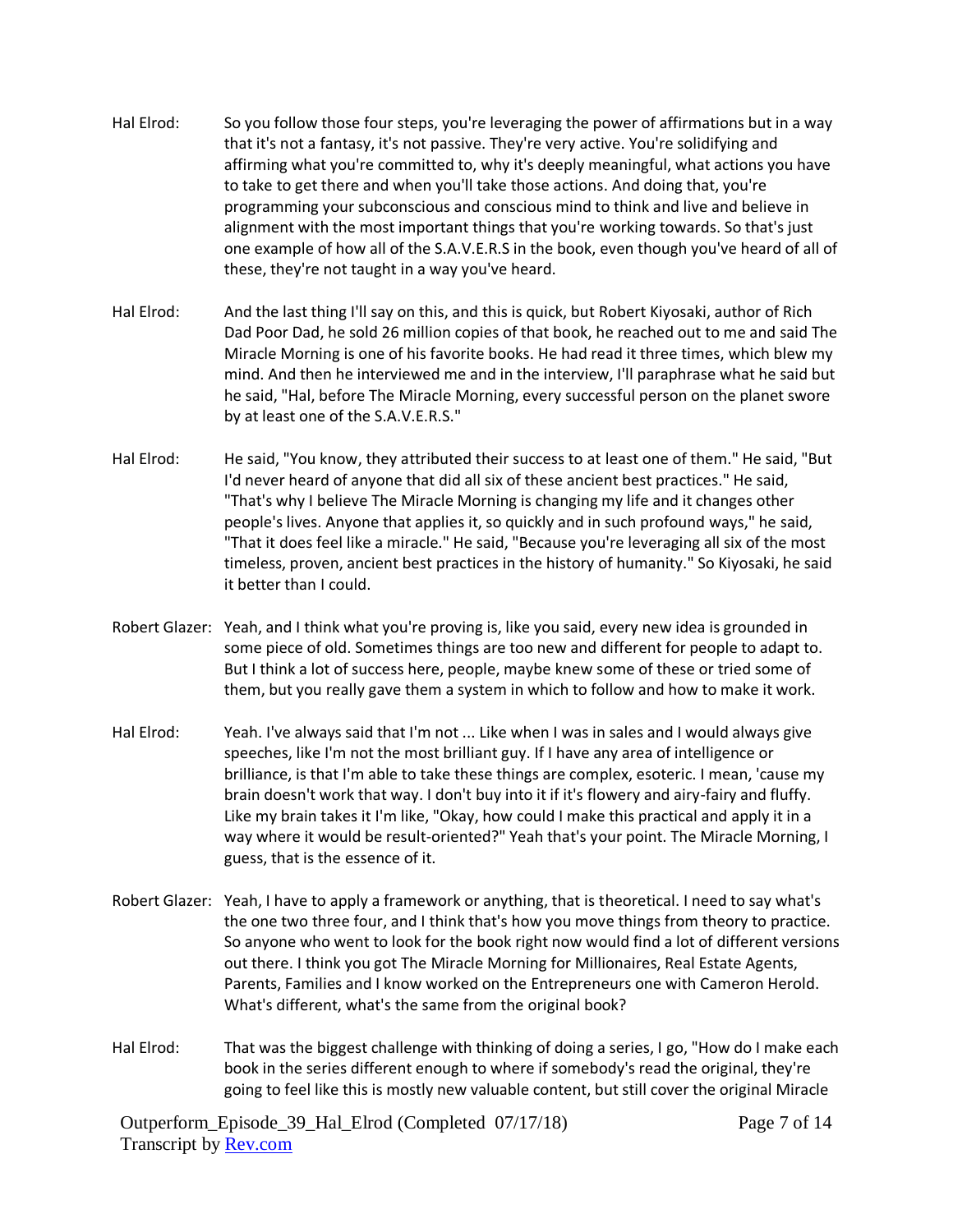Morning so that if someone, that's their first time they've ever been exposed to it, they've got to be touted and they've got to be sold on why it's valuable? So that was the real difficult balance.

- Hal Elrod: Now, well, I guess it's still happening. I mean, it took a long time to get that first book fine tuned, which I think the first book was The Miracle Morning for Salespeople, it was the first one that we did. And so what makes them different, essentially, the way these books are designed is I partner with an expert in whatever niche that we're going into. So the two most recent books that came out, last month, actually May so two months ago, in May Miracle Morning Millionaires: What the Wealthy Do Before 8am That Will Make You Rich, that one came out.
- Hal Elrod: I coauthored that with David Osborn who has a net worth of 70 million dollars. My net worth is nowhere near there so I would not really qualify to write this book. But he's highly qualified. So the qualification there they have to be an expert and have proven results in their field. They also have to authentically practice a morning ritual and be able to attribute their success to that. So those are kind of the two criteria.
- Hal Elrod: And then the book that most recently published this last month was The Miracle Morning For Addiction Recovery: Letting Go of Who You've Been for Who You Can Become. And I coauthored that with Anna David and Joe Polish. Now, Anna David has written four New York Times Bestselling books on addiction. Joe Polish is the founder of Artists for Addicts and Genius Recovery. So these are two experts in the field of addiction. They're also both recovering addicts themselves which is why they're so passionate about this work.
- Hal Elrod: So that's the big picture of how the series or how each book is created from the top level down in terms of the specific nitty-gritty of what's in the book. The first few chapters sum up the entire original Miracle Morning Book so that if you've never read it, it does ... And based on the reviews, we have people that each of the series book will be their first exposure to Miracle Morning. And usually the reviews start out by saying, "Wow, I've never been a morning person and now The Miracle Morning practice is part of my life." So I'm like, "Alright, check the box, we got that done. It worked."
- Hal Elrod: But then the next 70% of the book is brand new content written by my coauthor. And it's content on becoming a millionaire or recovering from an addiction or whatever other ... The college student book, whatever the topic is.
- Hal Elrod: And then I should also say the way that we do this is I have created a template for those first three chapters. This is really like behind the scenes stuff. But I've created a template that has a bunch of fill in the blanks. So those first three chapters that some up the original book, they're each customized by the coauthor to fit the niche.
- Hal Elrod: For example, the template would say, I'm just going off the top of my head here, it's not exact. But something along the lines of, affirmations are important if you want to become a millionaire because blank. And then the author would fill in their experience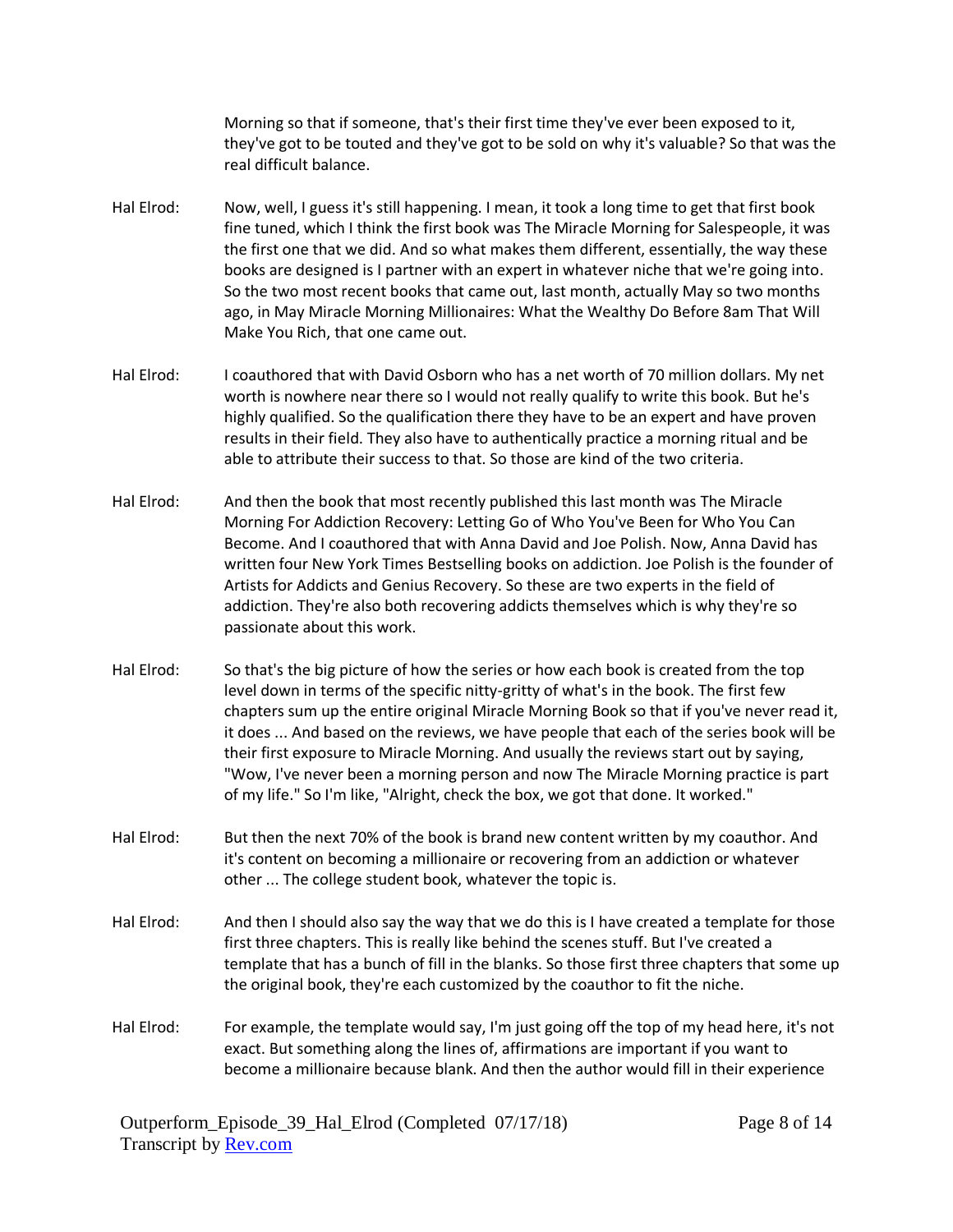as a millionaire. Here's how affirmations have contributed to me earning lots of money, creating a business, scaling my income, etcetera.

- Hal Elrod: And then it would go on to say specific affirmations that you should be reading daily if you want to become a millionaire are blank. And then the coauthor would fill in all these affirmations for becoming a millionaire. So not only is the first three chapters summing up the original book, it's also customized to the target audience that we're writing that book for.
- Robert Glazer: Interesting. One of the ... You focus on family, and one of the things ... We gave out the book to everyone and we have a lot of folks with young kids at our company. I know you've talked about this, but it used to be the alarm clock is the kids come screaming in the room and it's already early in the day and they don't want to get up any earlier. So one of the challenges I said to people, I think based on some of your writing and [inaudible 00:24:20], just try 15 minutes earlier. Try getting up and not having that be the alarm clock. And we got some great response.
- Robert Glazer: But I'm sure that's one of the most common pushbacks that you get which is, I'm getting up early anyway, six o'clock and the kids ... Like what do you say to the ... 'Cause I think that's some of the hardest time in anyone's life, in any of these things. With the young kids and the alarm clock and they're just starting their day on defense and being reactive.
- Hal Elrod: Yeah, totally reactive, totally ... It's over chaos. And I have two small kids. And most people, you kind of summed it up right there, they're waking up when the kids get up and they're still abiding by the mindset that everybody else does, which is I'm going to sleep until the last minute that I possibly can.
- Hal Elrod: And by the way, that mindset, I believe was conditioned as a child because when we were kids, we only woke up if we had to and if we had to be somewhere, do something or answer to somebody else. If we had to go to school, if we had to go to church, had to ... whatever. And we would sleep until the last possible minute that mom and dad would let us.
- Hal Elrod: It's like that's a deeply ingrained belief and habit and mindset. And then now that we've grown up, there is so much ... I'm writing a new book right now and I'm working with this editor and we were talking yesterday, and that's actually what we were talking about, is how we still have these thoughts, beliefs, behaviors that we developed as children, like toddlers or even teenagers, but they don't serve us anymore.
- Hal Elrod: If you're a parent and The Miracle Morning for Parents and Families, like you said ... And thank you for giving that out by the way to your company, really cool. But that really addressed the idea that if you're a parent, this is arguably even more important that you wake up before the kids do. You made a great point, I always tell people start small. 15 minutes earlier, guess what that's going to do for you, it's going to make you want more time, absolutely. You're going to wake up 15 minutes earlier, you're going to be like, "Oh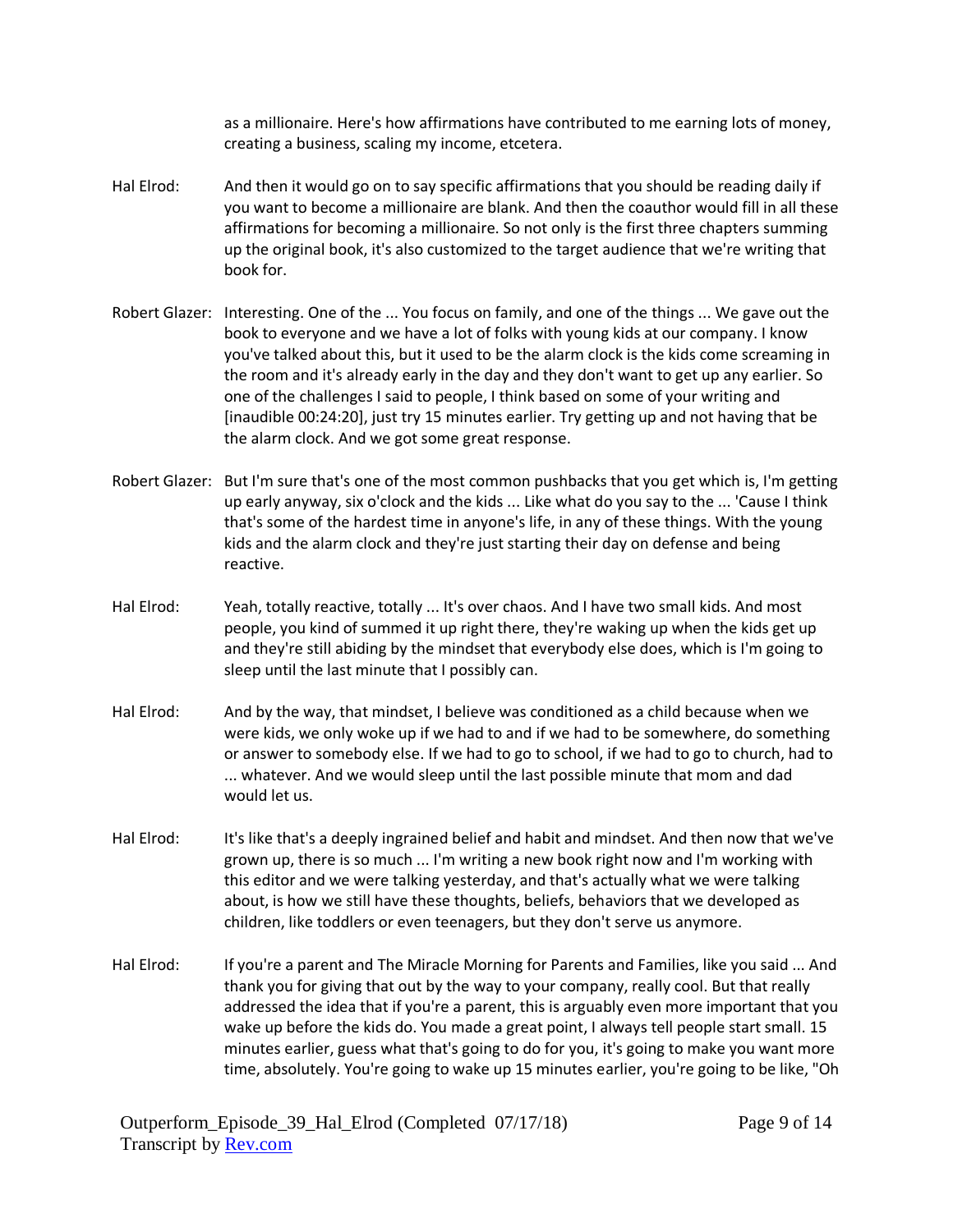wow, this is really nice. Like the kids aren't up yet, I have some calm, some me time. I can think-"

Robert Glazer: Coffee.

- Hal Elrod: Maybe ... Yeah, just whatever. I have some space. We undervalue space in terms of time. And then the kids run down you're like, "Ah, that quiet was so valuable." And then what will happen is you'll go, "Alright, I'm going 30 minutes earlier. I want more of that." And that's what happened to me.
- Hal Elrod: My first Miracle Morning was an hour. And then after a week, I'm like, "Alright, I want more of this. I'm going to do an hour and a half." Then it went to two hours. Once you start doing it, once you get over that paradigm of sleeping until the last possible minute, once you let that go and you let go the limiting belief that says I'm not a morning person.
- Hal Elrod: Like I used to hate running. I'm like, I'm not a runner, I can't run. I just don't do it, I don't like it, I don't feel good. And then I committed to run this 52 ultramarathon and I committed publicly, like to hold myself to it. So I bought this book on ... It was called the Non-Runner's Marathon Trainer. It was how to train for a marathon if you hate running, that was it.
- Hal Elrod: So [inaudible 00:27:12] go for marathons, they're already runners. This was actually, if you hate it, this is you how you train for marathon. Here's the psychology behind it. What I found is, and day one it's like go run for one minute, it's something like that. It starts you really easily. But what end up happening was then I got to where within a few days I'd run a mile I'm like, "Oh my gosh." And then it's like run two miles, then I just slowly cropped up. Here's what I found, I wasn't inherently not a runner, it's just if you don't run you're not a runner. And if you start running, guess what you become?
- Robert Glazer: Runner.
- Hal Elrod: A runner. If you don't wake up early and you resist it, yeah, you're definitely not a morning person. If you shift that and you commit, you start waking up a little earlier, you become a morning person. And the Miracle Morning has been ... Well, it's been purchased by 700,000 people. I think most of them have read it. We have 160 some thousand people in the Miracle Morning Community Facebook group that do it every day, that swear by how it's changes their lives.
- Hal Elrod: And so, we surveyed the community, I want to mention this in case someone's listening and they're like, "Ah, it makes sense, logically but still my gut says I'm not a morning person." I was asked during an interview a few years ago what percentage of the Miracle Morning practitioners, the community, what percentage of them were already morning people when they read the book. So this was easy for them. They just ...
- Hal Elrod: Instead of checking Facebook thing, they just started doing the S.A.V.E.R.S. And they said and what percentage of people had never in their lives been a morning person?

Page 10 of 14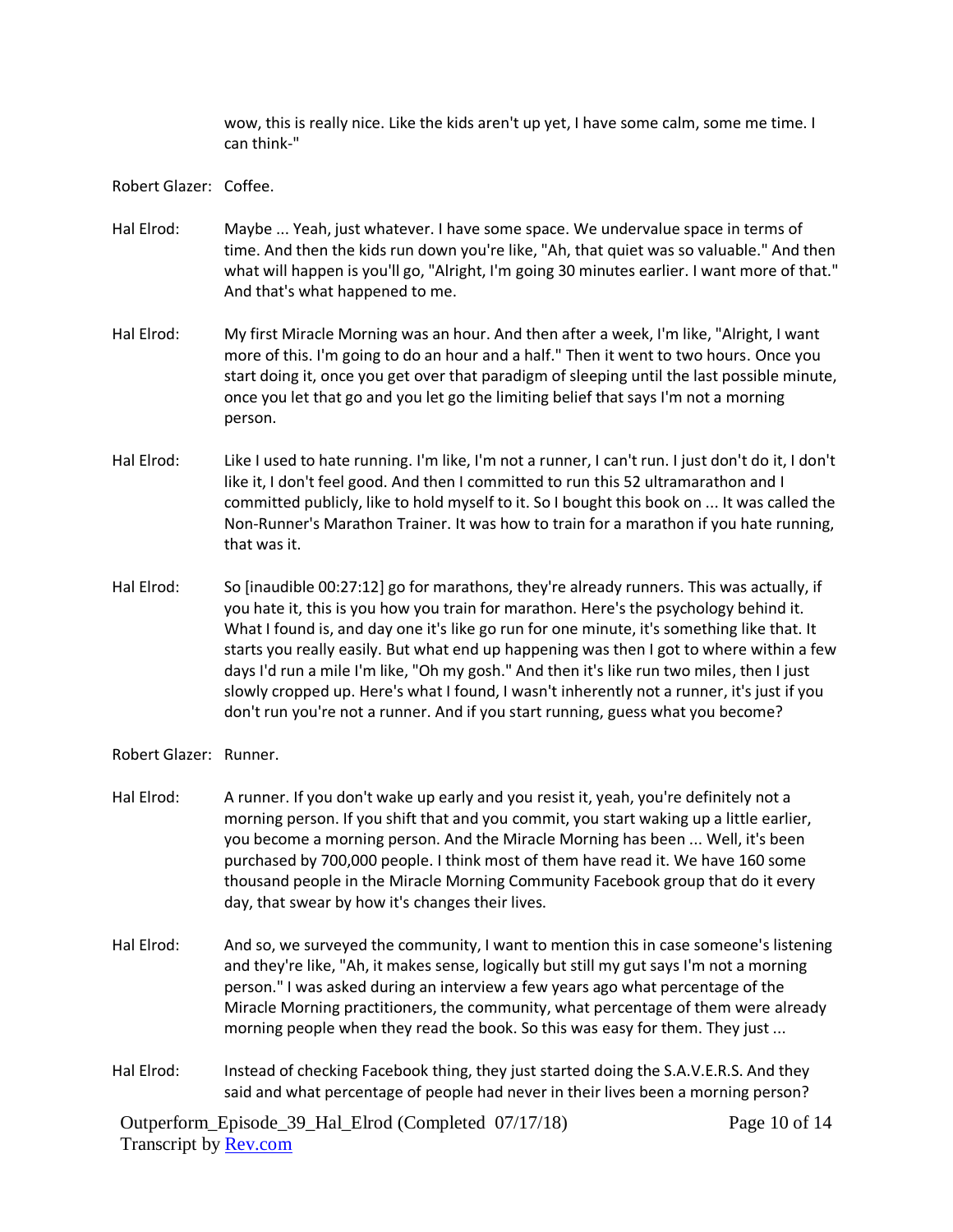And so this was like a radical transformation for them. I had zero idea. I was like, "That's a great. I got to ask, I don't know." So I surveyed our community, which at that time was tens of thousands, I don't know. It wasn't where it is now, but it was definitely a large enough to get a really good sampling. And 72% of Miracle Morning practitioners said, "I had never been in my life a morning person until I read The Miracle Morning, until I read the book."

- Hal Elrod: And that was mind-blowing for me. And then it quickly made sense so I'm like, "Oh yeah, I wasn't a morning person till I figured this stuff out. All of my coaching clients that I taught this to, they were like, "Ah, I'm not a morning person but I'll try it 'cause you're my coach and I pay you money to help me uplevel my life and this makes sense." And then they became morning people.
- Hal Elrod: Do you know who Pat Flynn is by the way?
- Robert Glazer: No.
- Hal Elrod: Pat Flynn is one of the top podcasters in the world. He hosts the Smart Passive Income podcast. He has kids and when he interviewed me on his podcast ... And this guy, he has a seven figure business, he runs marathons, he spends more time with his kids than almost anybody. He literally is, I mean, from a distance at least, nobody's perfect, but you'd be like, "Damn, I admire that guy. He's got it figured out. His priorities are in order, he's very successful, he's very healthy on and on."
- Hal Elrod: And when he interviewed me he said, "Hal, I just ..." He let me know right up front. Totally discouraged me by the way and got me really nervous. He said, "I just want you to know I'm not a morning person, I'm a night owl. I wake up when my kids wake me up in the morning." He said, "And I'm living my dreams." And yeah, I'm paraphrasing of course, but he said, I'm living my dreams. I'm healthy, I'm happy. I love my kids and my business is great. He said, "So I'm not really feeling like I would ... Nothing's broke, why would I fix it?"
- Hal Elrod: He said, "But somebody recommended that I interview you, that I really trust, so I'm having you on. Let's go." And he might have said it before the interview started. I think it was before the interview started, before the recording started and I'm like, "How am I going to convince this guy that's by all accounts living the dream and it's working for him. And also, how endearing that his kids wake him up I the morning? He said he loves that."
- Hal Elrod: Like what am I going to ... So at the end of the interview, and it was basically the same interview that I gave today in terms of sharing my story and how this all came to be. And he said, "Hal, you know what, you've made enough points that I see value in this, that I never thought about if I ..." Here's what he said. This is actually a lesson I haven't mentioned yet, he said ... I guess during the interview I said that the miracle morning is not just about you, it's about giving time to yourself first so that you can be the dad that your kids deserve or the mom that your kids deserve, the spouse that your spouse deseRves, the CEO that our people deserve and on and on. The human being that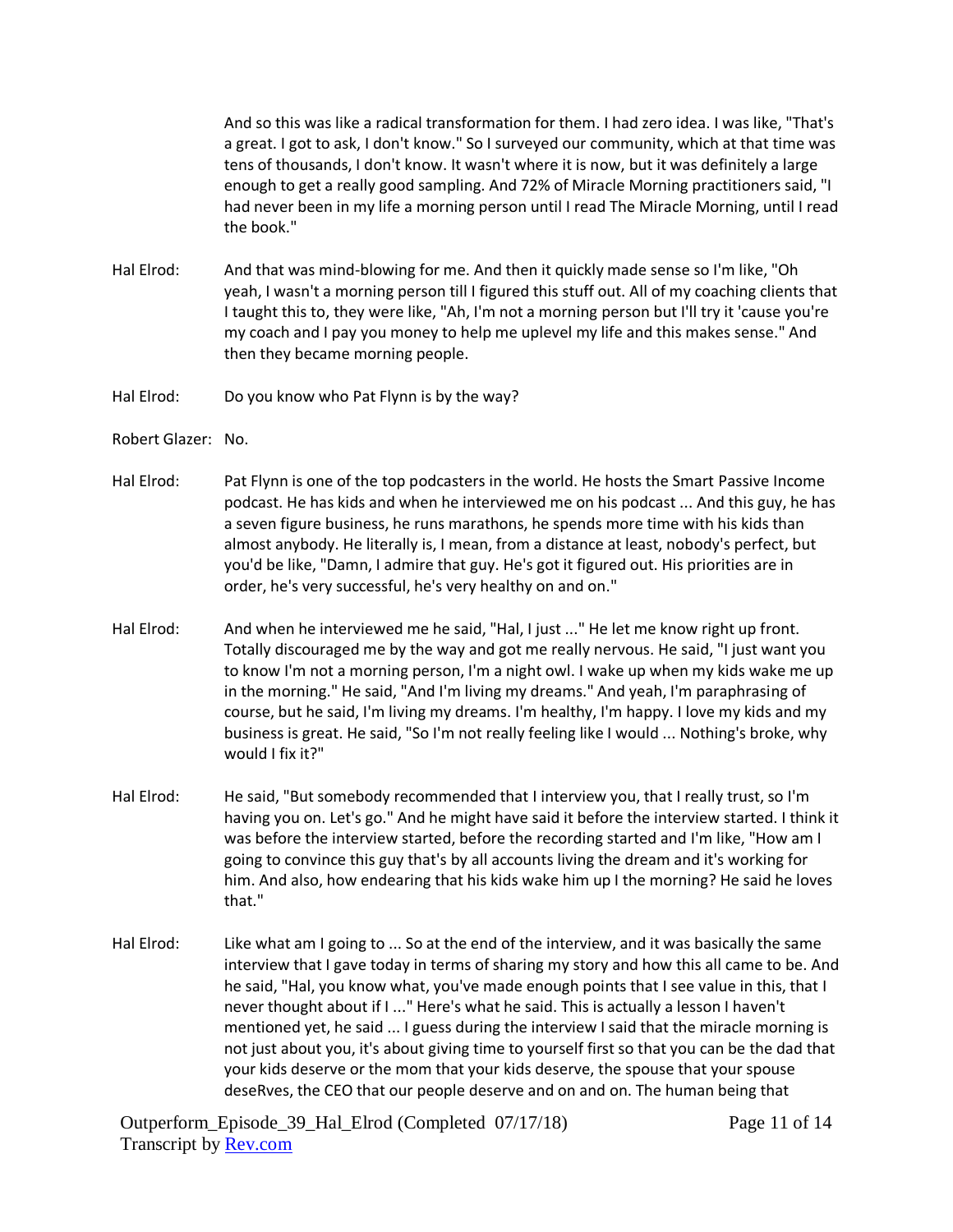everyone that your life touches, that they deserve the best from you, that's what the Miracle Morning does to people.

- Hal Elrod: And so Pat said, "I'm willing to try it and try it for a month." Pat, who he was also in the documentary telling his story, he's one of the biggest Miracle Morning practitioners, ambassadors. He talks about it all the time. He now wakes up at 5:00 AM instead of 7:00 AM when his kids run in the room. And he said it increases productivity. Now again, this is somebody running a seven figure business. He said, The Miracle Morning productivity by ... It was either 300% or 600%. Pat's the kind of guy that measures metrics so I don't know exactly what metric he was measuring for that.
- Hal Elrod: But he's the kind of guy that wouldn't just say it out of thin air. Like he actually measures stuff. I'm the guy that you would say that out of thin air 'cause I don't measure stuff so well. But anyway, that to me is such just a real life example of somebody that was already highly successful, had no reason to make any changes except for the reason that maybe there was another level of success that he wasn't tapping into. And sure enough, that's exactly what he found.
- Robert Glazer: Well, that's actually a perfect transition in terms of thinking about someone like him. You mentioned earlier about building your capacity around a specific skill and I'm actually writing my next book on capacity building as a leadership strategy. And one of the things that we've always believed at our company is that if we focus on capacity building holistically, we will have better employees and better people who are achieving success at home and at work. I think they're the same.
- Robert Glazer: You don't tend to find someone who's stressed at home and totally [inaudible 00:32:59] at work. How do you think leaders can really hone into that and help improve the capacity of their employees through tools such as The Miracle Morning or other tactics, rather than just focusing on making them better at their job?
- Hal Elrod: I think this, I used to coach sales managers actually for Cutco, the company that I was with. And one of the first things that I would do with a manager that I was working with and no matter what manager who he was. I would work with office managers, I'd work with division managers, I'd work with regional managers, managing thousands, tens of thousands of people.
- Hal Elrod: But no matter who it was, it was create a culture of personal development, that was the tip if you will, the key. Is create a culture of personal development. And it's essentially, you can follow it down the rabbit holes back to that Jim Rohn quote that really to me was kind of was the catalyst for me to create The Miracle Morning. Your level of success will seldom increase your level of personal development.
- Hal Elrod: Well, if that's true for the individual, then that true for the organization because the organization is made up of individuals and our lives are made up of mornings which lead into days etcetera. If you can get your people, your employees, your team to understand the value of personal development and to start engaging every day outside of work in personal development, then what happens is they elevate who they are and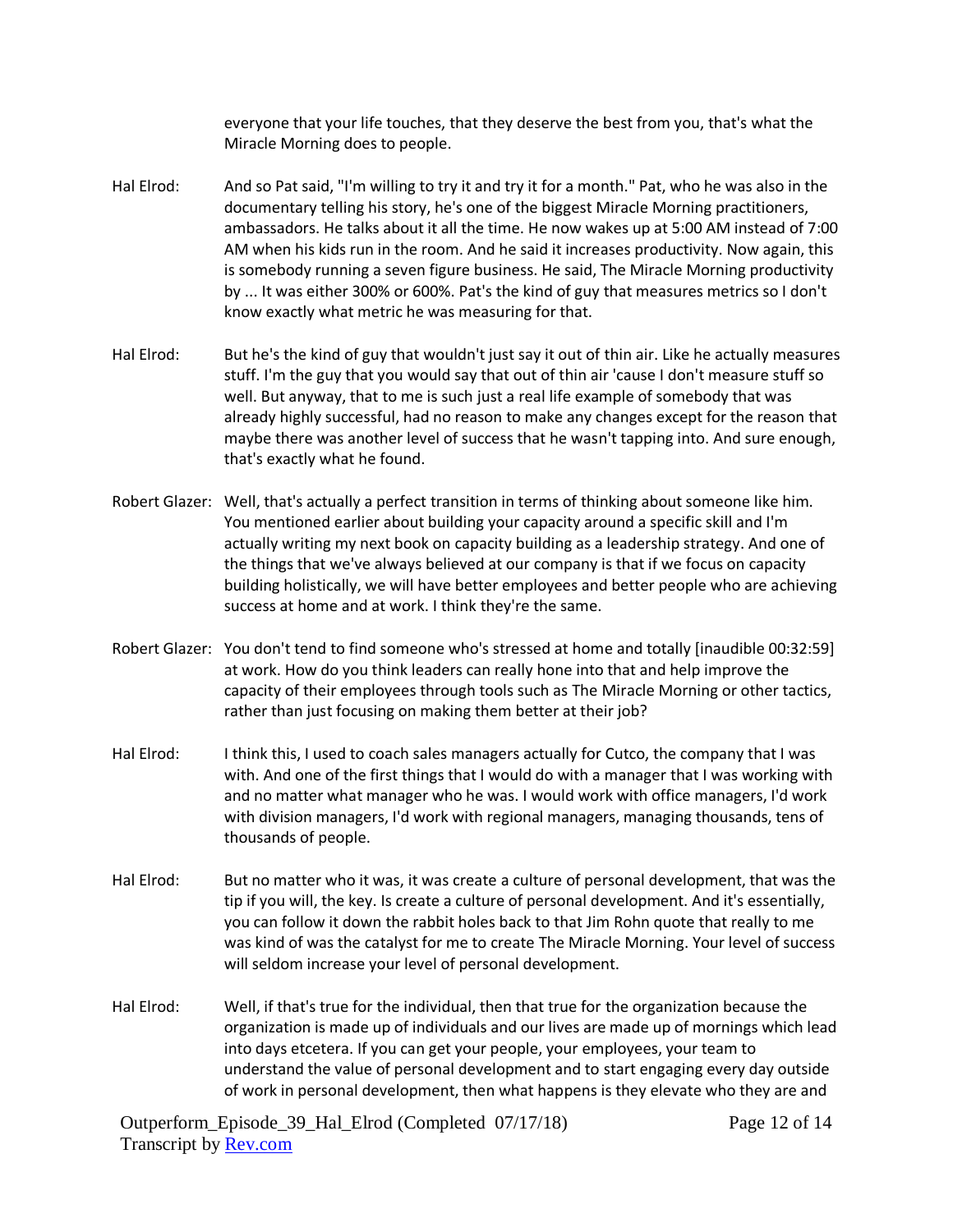they bring that elevated version of themselves into work. And all of a sudden, person by person by person ...

- Hal Elrod: Let's imagine everyone, let's use the metric 'cause we can measure stuff, it's helpful. If you were to measure, and this would be hard to do, but if you were to theoretically measure the level of personal development for everyone in your organization as a leader ... And by the way, let me define personal development real quick. To me that's the essence of who someone is in terms of their knowledge, their physical, mental, emotional and spiritual capacity.
- Hal Elrod: So on a scale of one to 10, what is your capacity physically, mentally, emotionally, intellectually etcetera? You expanding your capacity by learning, by growing, by exercising, by meditating, all of these things. Well, if you were to measure the level of personal development across the board in your organization, let's say it was a 4.2. Everybody across the board it ended up being a 4.2.
- Hal Elrod: And then you went, "Okay, well, if we all have the capacity out of a 4.2 to be a 10, if I can get my team to get into personal development and starting committing to practice it, and we can elevate our entire organization from a 4.2 to a 5.4." That's a, if we're doing the math right, a 20% increase in the capacity, in the potential and then abilities of our entire team. And we're going to see the results.
- Hal Elrod: It's the same thing. Individually, if you go from a 4 to a 10, your level of success parallels your level of personal development, well it's going to happen across an organization as well. So we have a lot of ... I know you did it at your company, we get bulk orders for a Miracle Morning all the time from CEOs or VPs or executives that will buy 200 copies for their team. Or for me, like I keynote a lot, I'm a keynote speaker. Is like my main jib, if you will.
- Hal Elrod: And so normally, when they bring me in to speak, it's because the CEO or one of the leaders, read The Miracle Morning and said, "We've got to bring this to our organization." And then when I come in, they almost always get copies of the book for everybody and then they do like a 30-day challenge to get everybody in the organization reading the book and then implementing the S.A.V.E.R.S for 30 days and there was accountability and there was check-ins. And you can do whatever you want. Some people use technology, e-mails, whatever.
- Hal Elrod: And I've had people I've coached just do book clubs, where every week they're reading The Miracle Morning. They come in and they talk about it, they report The Miracle Morning. So you can use whatever system or technology or check-in you want to use to hold people accountable and get and give feedback on their process. But again, it's creating a culture of personal development. And of course, I'm biased, but Miracle Morning to me is the most effective personal development ritual. So if you can get your entire team starting the day with The Miracle Morning, then they come into the office focused, productive, on point, lower stress levels, on and on and on. And it benefits everything that they do at work.